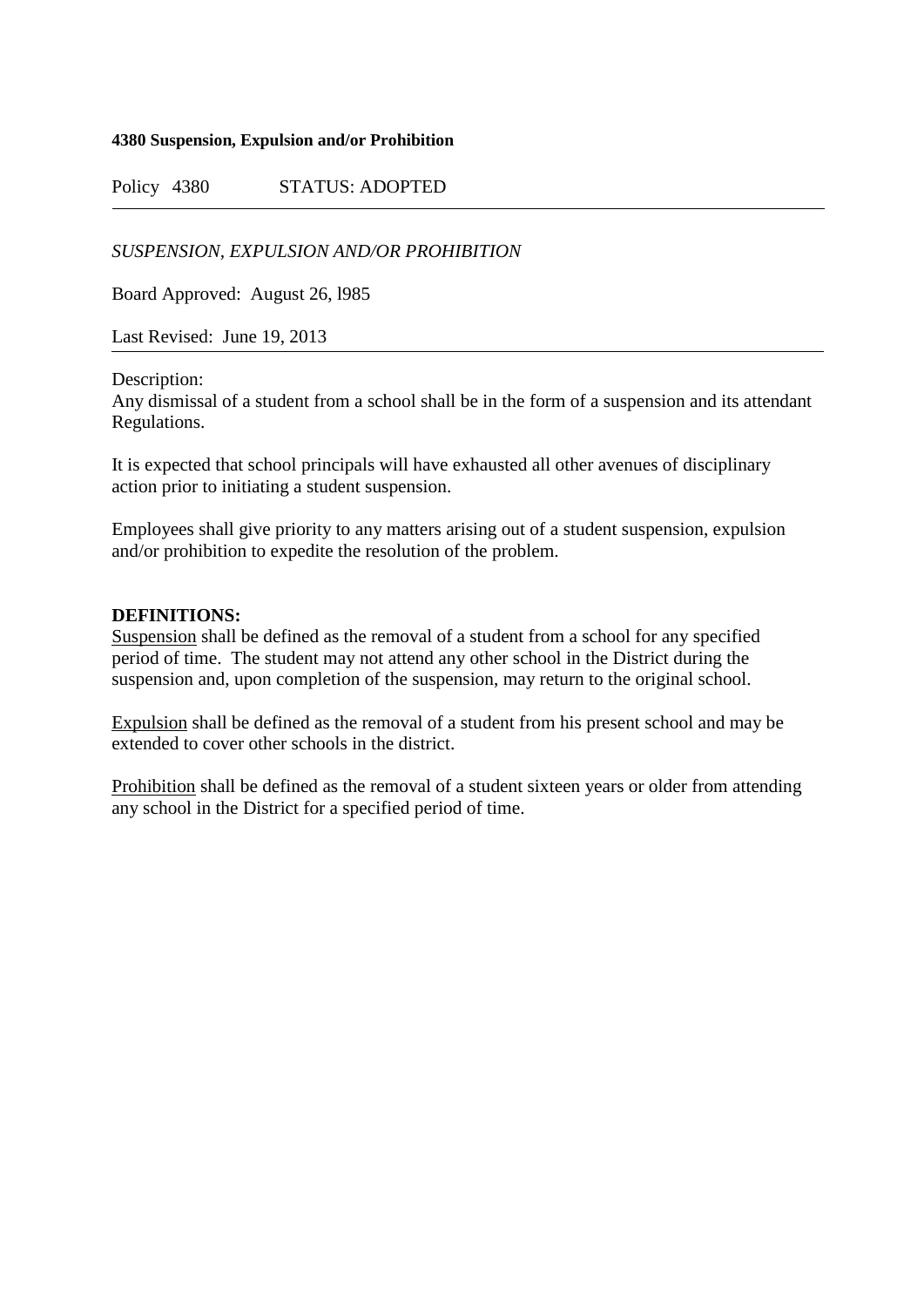## *SUSPENSION, EXPULSION AND/OR PROHIBITION*

Board Approved: August 26, 1985

Last Revised: June 19, 2013

## Description:

- 1. Suspensions by Principal of five days or less
	- i) Principals are authorized by the Board of Education to suspend students for up to five school days. The day in which the suspension is initiated, is considered to be the first day of the suspension.
	- ii) The principal shall send, by registered mail, a notice of suspension to the parents of the student involved.
	- iii) The principal shall attempt to contact by phone or in person the parent or guardian informing them of the reasons for the suspension.
	- iv) A copy of the notice of suspension shall be sent to the Superintendent (or designate).
	- v) The notice of suspension sent by the principal shall include:
		- (a) the authority of the School Act;
		- (b) the length of the suspension provided in dates, including the date of return;
		- (c) a description of the school's reasons for the suspension;
		- (d) requirement for the completion of assignments;
		- (e) Other conditions unique to the situation.
- 2. Suspensions by Principal to be referred to the Superintendent
	- i) Principals are authorized by the Board of Education to suspend students for an indefinite period of time by referring the student and parents to the Superintendent of Schools (or designate) This procedure applies to suspensions of more than five days.
	- ii) The principal shall send, by registered mail, a notice of suspension to the parents of the student.
		- (a) The principal shall attempt to contact by phone or in person the parent or guardian informing them of the reasons for suspension.
	- iii) A copy of the notice of suspension shall be sent to the Superintendent of Schools (or designate).
	- iv) The notice of suspension sent by the principal shall include:
		- (a) the authority of the School Act;
		- (b) a statement that the suspension is for an indefinite period of time;
		- (c) a description of the school's reasons for the suspension;
		- (d) requirement for the completion of assignments;
		- (e) information to the parent regarding the manner in which the suspension can be ended;
		- (f) Notice that there is an appeals process available for parents and students.
	- v) The notice of the indefinite suspension administered by the principal will be reported to the Superintendent in a detailed report outlining:
		- academic performance of the student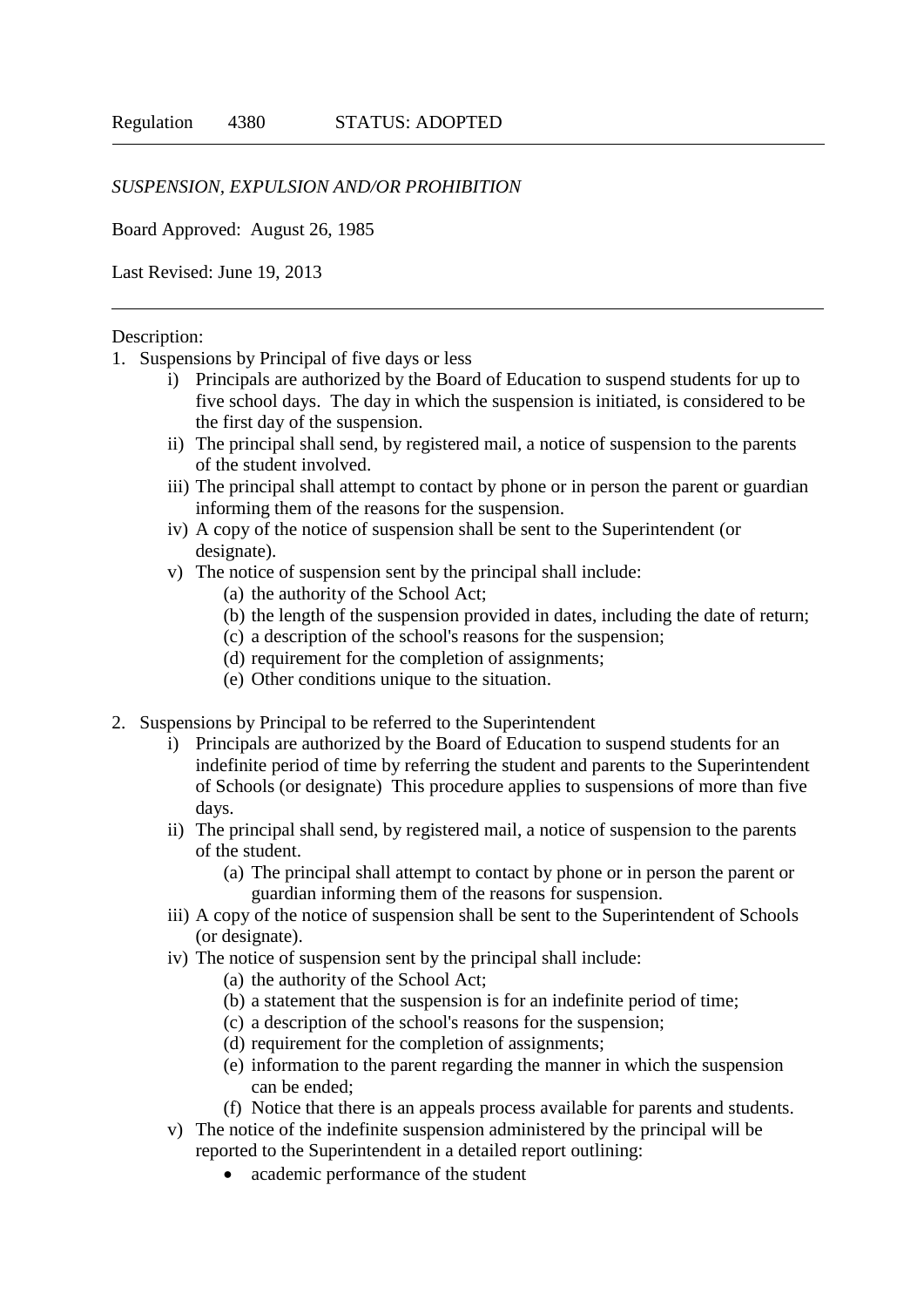- discipline history of the student
- attendance pattern
- contacts with parents
- intervention strategies used to date
- other agencies contacted or involved
- reasons for recommendation
- vi) Once the Principal has recommended suspension (greater than five days), expulsion and/or prohibition then the resolution to the recommendation lies with the Superintendent.
- 3. Suspension by the Board
	- i) If a principal recommends a suspension in excess of ten days or recommends expulsion or prohibition, the Superintendent shall:
		- (a) Immediately begin an investigation.
		- (b) The principal shall have submitted a detailed report written the first three days of the suspension to the Superintendent of Schools outlining:
			- academic performance of the student
			- discipline history of the student
			- attendance pattern
			- contacts with parents
			- intervention strategies used to date
			- other agencies contacted or involved
			- reasons for recommendation
		- (c) The Superintendent shall prepare an information package for the Board with recommendations.
	- ii) As a result of his investigation, the Superintendent shall include in his report recommendations for the action to be taken by the Board, except that the Superintendent may, at his sole discretion and after discussion with the principal and parent, readmit the student or provide alternative programing options, which may include a Home Study Program, and advise the Board that no further action is required.
	- iii) If the Superintendent's Report recommends a suspension in excess of ten days, or an expulsion/prohibition, or the parents appeal the principal's indefinite suspension, then the Superintendent shall take immediate steps to engage the Appeals Procedure as described in Board Bylaw 3-08
	- iv) The Superintendent shall, by registered mail, advise the student and his/her parents of the time and date of the meeting; and shall provide them with copies of the relevant sections of the School Act and District Policy.
	- v) The meeting called shall be considered a Special Meeting and shall not be open to the Public and shall deal only with the matter of the suspension currently before the Board.
	- vi) The principal involved shall be present at the meeting.
	- vii)The format of the meeting shall be:
		- (a) receipt of the principal's report
		- (b) receipt of the Superintendent's report
		- (c) receipt of any further information
		- (d) receipt of submission from the parent or student
		- (e) question period for clarification of the information given
		- (f) discussion period